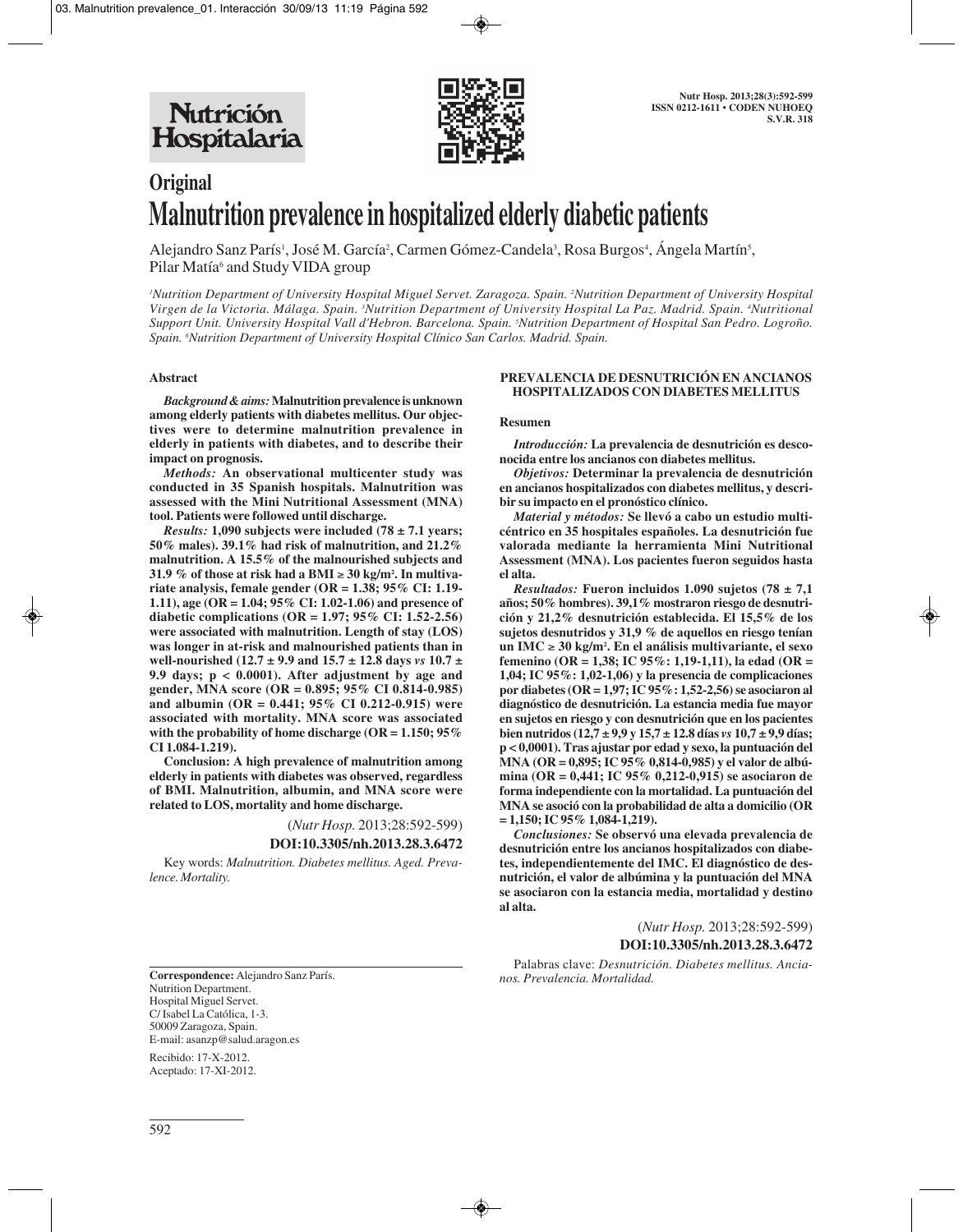# **Abbreviations**

ESPEN: European Society for Clinical Nutrition and Metabolism. MNA: Mini Nutritional Assessment. LOS: Length of stay. BMI: Body Mass Index. NRS-2002: Nutritional Risk Screening.

## **Introduction**

Malnutrition is a very common problem that affects approximately 30-50% of hospitalized patients. Hospital malnutrition is associated with an increase in morbidity, mortality, a higher readmission rate, need of rehabilitation support after discharge and, therefore, higher healthcare and social costs. In the elderly population, the prevalence of in-hospital malnutrition has been estimated to be between 12.5 and 78.9% in different Spanish studies.<sup>1-9</sup>

Diabetes mellitus is one of the most prevalent endocrine pathologies in the general population being especially prevalent in the elderly (those with an age over 65 years). Several studies have shown that prevalence increases with age, with data suggesting that around 20% of the western society population over 65 years of age have diabetes. The Spanish prevalence of diabetes mellitus in this range of age is somewhere between 30 and 43%.<sup>10</sup>

Diabetes is associated with an increased risk of suffering malnutrition and other geriatric syndromes. Data has been published on malnutrition prevalence in institutionalized elderly diabetic patients but not in hospital patients<sup>11</sup> and little is known on the impact that

malnutrition has on the progression of the disease for which the patient was admitted.

Several tools have been used for the evaluation of nutritional status in the elderly. The European Society for Clinical Nutrition and Metabolism (ESPEN) recommends the use of the Mini Nutritional Assessment (MNA) tool because the predictive validity has been evaluated by demonstrating its association with adverse health outcome in fragile elderly patients. This tool also takes in account relevant physical and social aspects, and the dietary habits.12,13 It has been evaluated in acute care facilities showing an inverse relationship between its final score and mortality.14

The purpose of this study was to determine the prevalence of malnutrition (assessed by the MNA tool) in diabetic patients older than 65 years, admitted to the internal medicine units of Spanish hospitals. We also aimed to study the impact that malnutrition has on their hospital length of stay (LOS), mortality, and destination following hospital discharge.

#### **Research design and methods**

#### *Design*

This observational, multisite study was carried out in 35 Spanish hospitals at all levels of care (fig. 1). The inclusion criteria were: patients 65 years of age or older, hospitalized in internal medicine units within the last 24-72 hours, with a diagnosis of any type diabetes mellitus prior to admission. All cases were consecutively included between May 2007 and May 2008. Those patients who refused to participate in the data



*Fig. 1.—Regional distribution of patients in the study.*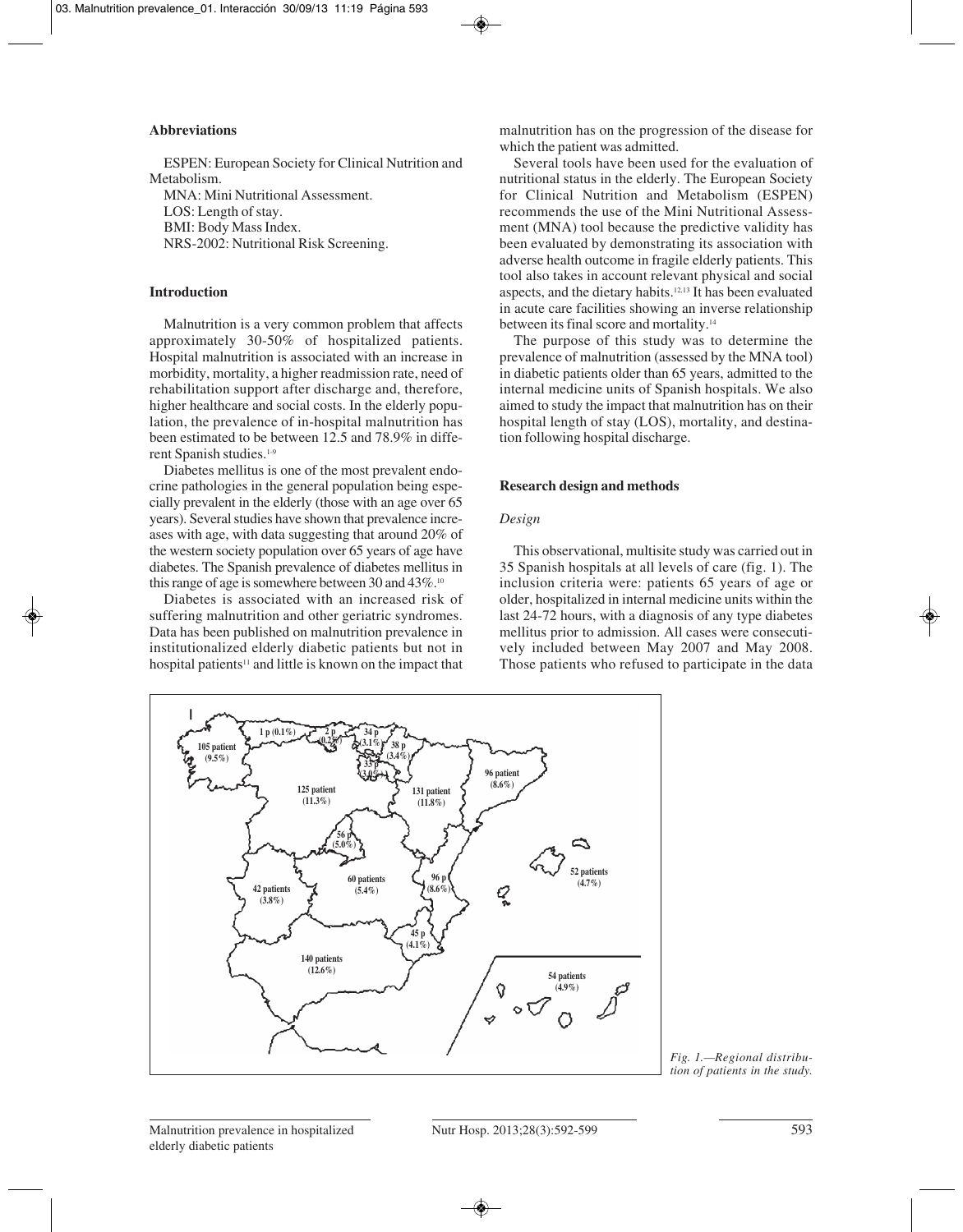collection, newly diagnosed cases at admission —in order to exclude hyperglycemia due to stress—, those unable to complete the questionnaires due to their mental incapacity, and those who suffered from a serious disease in which death was considered imminent during the hospitalization were excluded from the study.

Demographic, and clinical variables related to diabetes mellitus were recorded as well as the cause for admission.

The nutritional evaluation was carried out with the MNA within the first 24-72 hours of hospital admission. This tool classifies patients as: normal nutritional status (24 points), at risk for malnutrition (from 17 to 23.5 points) and malnourished (less than 17 points). Weight and height were estimated in those patients in whom an objective measurement could not be obtained. Weight was estimated based on statements from the patient and/or family, and the height was estimated based on the elbow to styloid measurement. Calf and brachial circumferences were obtained with a nonelastic measuring tape in the non-dominant extremities. The questionnaire was completed using the responses from the patient or their caregivers.

Glucose levels, lipid profile and albumin levels were determined at admission and discharge. The tests were done in each hospital's laboratory using the same ISO norms methodology and using the same reference values.

Hospital length of stay and the patient's destination upon discharge were recorded.

The Clinical Research Ethics Committee (CREC) at Hospital Universitario La Paz De Madrid approved the project.

# *Statistical analysis*

To calculate the sample size, the malnutrition prevalence was estimated between 20-50% in diabetic patients. With a 95% confidence interval, and a 2.5% level of precision, we calculated a study sample of 1,110 patients considering the usual 10% drop out.

Categorical variables are described using their absolute and relative frequency distribution. Continuous variables are expressed as the mean and standard deviation. Statistical tests were performed to evaluate normality of the variables. Comparisons between the different nutritional states have been made using the chi-squared test for categorical variables and the Mann-Whitney or Kruskal-Wallis test for continuous variables. In order to adjust for gender and age, the Cochran Mantel-Haenszel test was used. Logistic regression was used for the multivariate analysis, with nutritional status according to the MNA used as the dependent variable (with at risk for malnutrition and malnutrition combined on one side, and good nutritional status on the other reference category). The level of significance used was 0.05. All statistical analyses were performed using SAS v. 8.2 software.

## **Results**

One thousand one hundred and ten patients were recruited during the study period. Of these, 12 patients were finally excluded for the analysis (5 for being under 65 years of age and 7 because they were unable to complete the MNA). Table I shows the patients'

| <b>Table I</b><br>Baseline characteristics of the study population                                                                                                                                                                                                                                                 |                                                                                                                             |                                                                                                                               |                                                                                                                              |  |
|--------------------------------------------------------------------------------------------------------------------------------------------------------------------------------------------------------------------------------------------------------------------------------------------------------------------|-----------------------------------------------------------------------------------------------------------------------------|-------------------------------------------------------------------------------------------------------------------------------|------------------------------------------------------------------------------------------------------------------------------|--|
|                                                                                                                                                                                                                                                                                                                    | Total<br>$n = 1,098$                                                                                                        | Men<br>$n = 548$                                                                                                              | Women<br>$n = 549$                                                                                                           |  |
| $Age (mean \pm SD)$ in years (range)                                                                                                                                                                                                                                                                               | $78 \pm 7.1$ (65-107)                                                                                                       | $77 \pm 6.8$ (65-97)                                                                                                          | $79 \pm 7.3$ (65-107)                                                                                                        |  |
| BMI (mean $\pm$ SD) kg/m <sup>2</sup>                                                                                                                                                                                                                                                                              | $27.9 \pm 5.7$                                                                                                              | $27 \pm 4.7$                                                                                                                  | $28.8 \pm 6.4$                                                                                                               |  |
| <i>BMI</i> ≥ 30 kg/m <sup>2</sup> n (%)                                                                                                                                                                                                                                                                            | 349(31.8)                                                                                                                   | 145(26.5)                                                                                                                     | 204(37.2)                                                                                                                    |  |
| Time since onset of diabetes<br>$<$ 10 years n $(\%)$<br>$> 10$ years n $(\%)$                                                                                                                                                                                                                                     | 530(48.8)<br>556(51.2)                                                                                                      | 275(50.6)<br>268(49.4)                                                                                                        | 255(47.1)<br>287(52.9)                                                                                                       |  |
| Diabetic complications<br>Microvascular $n(\%)$<br>Macrovascular $n(\%)$                                                                                                                                                                                                                                           | 662(60.5)<br>362(54.8)<br>510 (77.2)                                                                                        | 331(60.4)<br>175(52.9)<br>266(80.4)                                                                                           | 330(60.4)<br>187(56.7)<br>244 (73.9)                                                                                         |  |
| Reason for admission $n(\%)$<br>Pneumonia/Respiratory Insufficiency<br>Heart failure<br>Metabolic decompensation<br>Cerebrovascular disease<br>Coronary artery disease<br>Urinary tract infection<br>Acute gastroenteritis<br>Neoplasm<br>Neurological/Cognitive deterioration<br>Constitutional syndrome<br>Other | 353(32.4)<br>286(26.2)<br>122(11.2)<br>94(8.6)<br>79(7.2)<br>78(7.1)<br>76(7)<br>59(5.4)<br>57(5.2)<br>47(4.3)<br>336(30.8) | 193(35.5)<br>126(23.2)<br>58 (10.7)<br>46(8.5)<br>42(7.7)<br>33(6.1)<br>32(5.9)<br>39(7.2)<br>32(5.9)<br>26(4.8)<br>166(30.5) | 160(29.3)<br>160(29.3)<br>64(11.7)<br>47(8.6)<br>37(6.8)<br>46(8.4)<br>44(8.1)<br>20(3.7)<br>25(4.6)<br>21(3.8)<br>170(31.1) |  |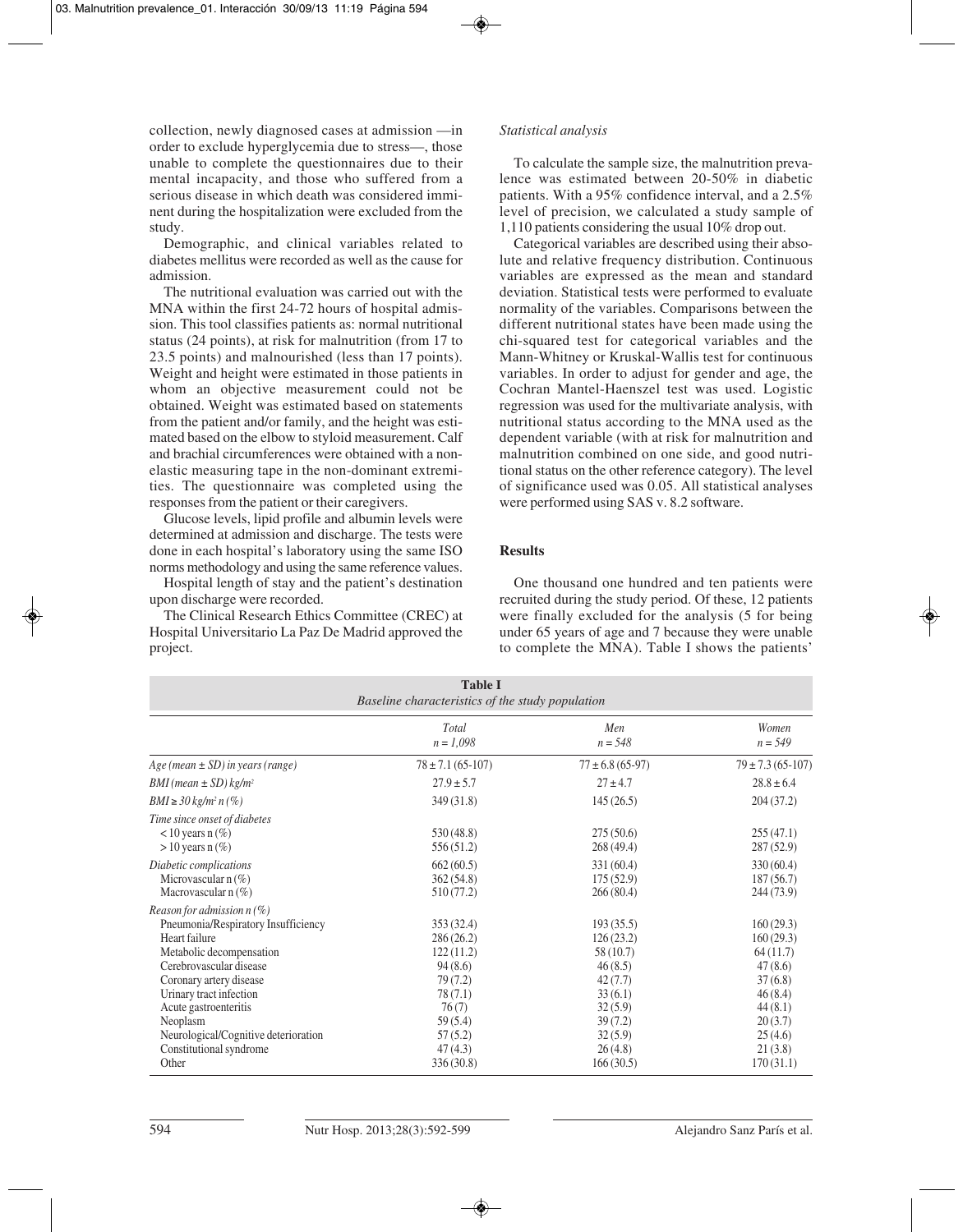| Characteristics of each patient group according to nutritional status |                  |                |              |
|-----------------------------------------------------------------------|------------------|----------------|--------------|
|                                                                       | Normal nutrition | At risk        | Malnutrition |
| $Age*(mean \pm SD)$ in years                                          | $76 \pm 7.3$     | $78 \pm 6.9$   | $80 \pm 6.8$ |
| <i>Men</i> <sup>**</sup> $n$ (%)                                      | 251(57.7)        | 193(45)        | 104(44.6)    |
| $BMI^*(mean \pm SD)$ kg/m <sup>2</sup>                                | $29.4 \pm 5.1$   | $28.1 \pm 5.5$ | $24.7 \pm 6$ |
| $BMI^{**} > 30 \text{ kg/m}^2 \text{ n } (\%)$                        | 176(40.5)        | 137(31.9)      | 36(15.5)     |
| Time since onset of diabetes**                                        |                  |                |              |
| $<$ 10 years n $(\%)$                                                 | 237(54.6)        | 194(45.8)      | 99 (43.4)    |
| $> 10$ years n $(\%)$                                                 | 197(45.4)        | 230(54.2)      | 129(56.6)    |
| Diabetic complications**                                              | 218(50.1)        | 275(64.1)      | 169(73.2)    |
| Microvascular $n(\%)$                                                 | 122(56)          | 146(53.1)      | 95(56.2)     |
| Macrovascular $n(\%)$                                                 | 147(67.4)        | 222(80.7)      | 141 (83.4)   |
| Reason for admission $n(\%)$                                          |                  |                |              |
| Pneumonia/Respiratory Insufficiency                                   | 127(29.5)        | 149(34.8)      | 77(33)       |
| Heart failure                                                         | 98 (22.8)        | 122(28.5)      | 66(28.3)     |
| Urinary tract infection                                               | 30(7)            | 31(7.2)        | 17(7.3)      |
| Metabolic decompensation                                              | 50(11.6)         | 51(11.9)       | 21(9.0)      |
| Cerebrovascular disease                                               | 39(9.1)          | 29(6.8)        | 26(11.2)     |
| Coronary artery disease                                               | 40(9.3)          | 32(7.5)        | 7(3.0)       |
| Peripheral artery disease                                             | 13(3.0)          | 10(2.3)        | 6(2.6)       |
| Neurological/Cognitive deterioration                                  | 23(5.3)          | 18(4.2)        | 16(6.9)      |
| Acute gastrointestinal disease                                        | 24(5.6)          | 34(7.9)        | 18(7.7)      |
| Neoplasm                                                              | 19(4.4)          | 23(5.4)        | 17(7.3)      |
| Constitutional syndrome                                               | 6(1.4)           | 22(5.1)        | 19(8.2)      |
| Other                                                                 | 130(30.2)        | 140(32.7)      | 66(28.3)     |

**Table II**

baseline characteristics. Women were older than men  $(79 \pm 7.3 \text{ vs } 77 \pm 6.8 \text{ years})$  and had a higher BMI (28.8)  $\pm$  6.4 *vs* 27  $\pm$  4.7 kg/m<sup>2</sup>) These differences was (or was not) statistically significant.

Fifty one percent of the sample had had diabetes for at least 10 years, and 60% suffered a diabetic chronic complication. Macro vascular complications were more prevalent than micro vascular (77.2% *vs* 54.8%).

Before admission 33.3 % and 69.1 % of the patients were on insulin and on oral hypoglycemic agents, respectively. During hospitalization insulin was prescribed to 81.9 % of patients, and 33.3 % were treated with oral hypoglycemic agents.

# *Nutritional evaluation and factors associated with malnutrition*

Based on the MNA classification, 39.7% (MNA score  $25.7 \pm 1.39$ ) of subjects had a good nutritional status, 39.1% (MNA score  $20.4 \pm 1.90$ ) were at risk, and  $21.2\%$  (MNA score  $12.9 \pm 3.51$ ) were considered malnourished. The mean overall MNA score was 19.7 points. Table II shows the patient's characteristic according to their nutritional status.

Malnourished patients were older (80  $\pm$  6.8 *vs* 76  $\pm$ 7.3 years; p < 0.0001) and had a lower BMI (24.7 ± 6 *vs*  $29.4 \pm 5.1$  kg/m<sup>2</sup>;  $p < 0.0001$ ) than those patients with good nutritional status. A higher percentage of malnourished patients were women  $(55.4\%; p = 0.0002)$ , had had diabetes for at least 10 years (56.6  $vs$  45.4%; p = 0.0065) and had higher percentage of diabetic complications, mainly macroangiopathy (83.4 *vs* 67.4%; p < 0.0001). In the multivariate analysis, the variables that were independently associated with the diagnosis of malnutrition were gender (OR for women versus men: 1.372; 95% CI: 1.513-1.190), age (OR = 1.04; 95% CI: 1.023-1.061) and the presence of diabetic complications (OR = 1.973; 95% CI: 1.519-2.563). No association was found between time of diabetes onset and malnutrition diagnosis.

Albumin levels were statistically significant different between nutritional status groups according to the MNA scores (3.6 g/dl in patients with normal nutrition, 3.4 g/dl in patients at risk for malnutrition, and 3.1 g/dl in malnourished patients;  $p < 0.0001$  for all comparisons). Figure 2 shows albumin levels distribution according to the nutritional status: a greater percentage of patients with malnutrition had albumin levels below 2.5 g/dl and a majority of patients with normal nutrition had normal albumin values  $(> 3.5 \text{ g/dl}).$ 

Glucose levels at admission were not related to the patients' nutritional status measured by the MNA.

# *Hospital stay and destination at discharge*

Hospital stay was longer in at-risk and malnourished patients  $(12.7 \pm 9.9 \text{ and } 15.7 \pm 12.8 \text{ days}, \text{respectively})$ compared with normal-nourished patients  $(10.7 \pm 9.9)$ days; p < 0.0001), independently of age and gender.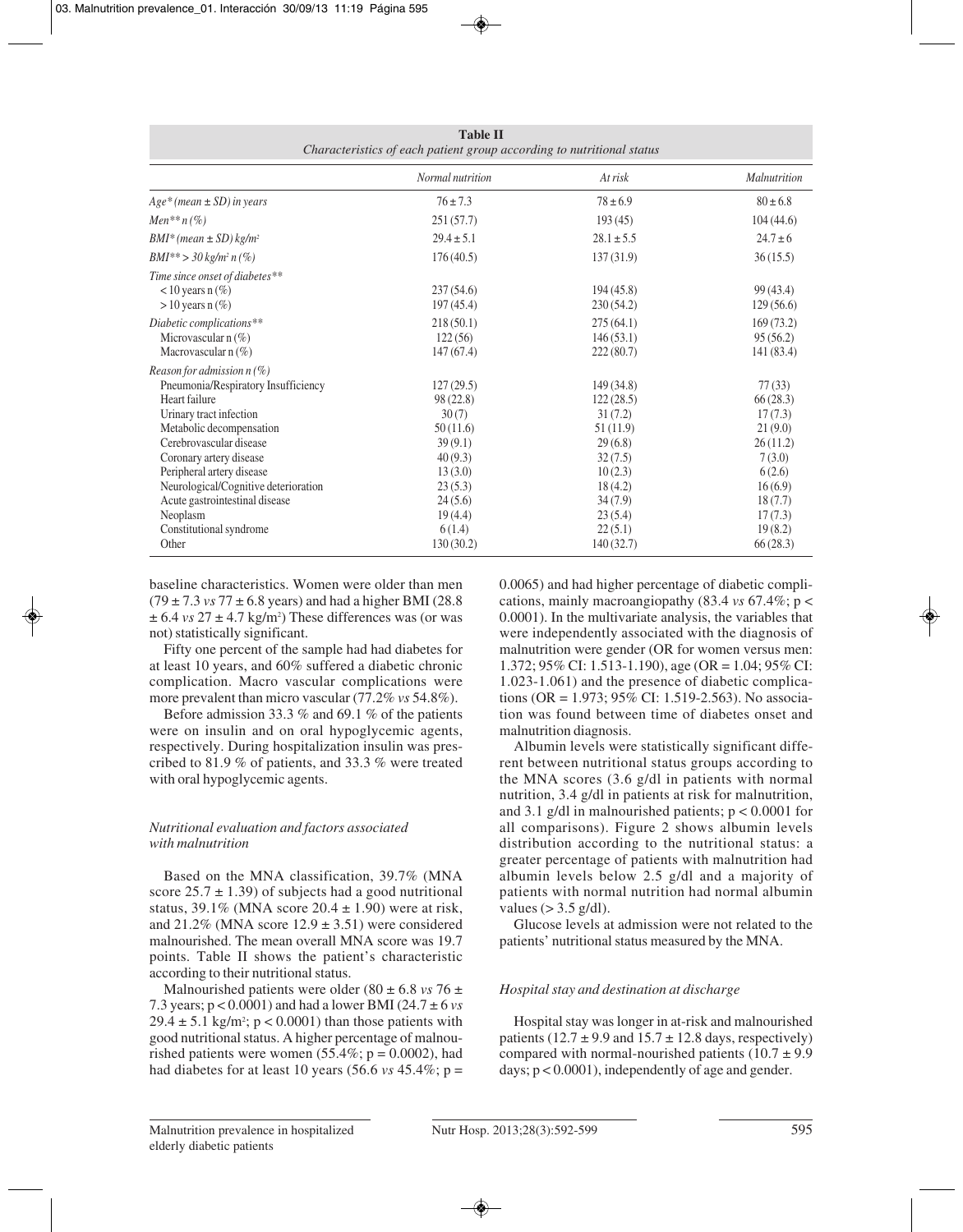

*Fig. 2.—Distribution of albumin levels according to nutritional status by MNA.*

Four percent of the patients died during their admission, 50% of them in patients with malnutrition and 14.3% in normal nutritional patients.

MNA score was associated with a higher probability of death. In the multivariate analysis, after adjusting for age and gender, MNA score (OR =  $0.895$ ; 95% CI  $0.814$ -0.985) and the albumin level at admission (OR = 0.441; 95% CI 0.212-0.915) were factors that were independently associated with mortality.

Eighty nine percent of subjects with a normal nutritional status, and 86.3% of those at risk for malnutrition, were discharged home. Only 64.9% of patients returned home in the malnutrition patient group. A higher percentage of patients with malnutrition (6.2%) required a continued care facility compared with those at-risk (4.7%) and those with normal nutritional status (3.1%). In the multivariate analysis, only MNA score was independently associated with the probability of discharge home (OR = 1.150; 95% CI 1.084-1.219).

Basal glucose levels were not related to length of stay nor mortality.

#### **Discussion**

Performing a nutritional evaluation on admission in hospitalized patients has a great impact on patient's evolution and healthcare costs; this is supported by several studies and societies recommendations.<sup>15-18</sup> A higher risk of malnutrition has been seen in ambulatory diabetic patients compared with non-diabetics<sup>19</sup> using the MNA questionnaire as the evaluation tool. However, the prevalence of malnutrition in diabetic patients 65 years of age or older admitted to acute care facilities is still unknown.

This is the first multicenter study that analyzes the nutritional status with the MNA tool in a relatively

large sample of elderly diabetic patients who were hospitalized in different internal medicine units from several Spanish hospitals. The large number of patients from several hospitals located throughout Spain, and the cross sectional design of the nutritional evaluation, provides a snapshot of the nutritional status of this specific population and justifies the validity of this study. The prospective information (LOS, destination, mortality) was obtained from the patient's medical records on discharge, so there was no intervention other than the usual clinical practice in each of the participating centers.

Prevalence of risk of malnutrition and malnutrition was 39.1% and 21.2%, respectively. Other studies, using the MNA, have shown higher percentages of malnutrition and risk of malnutrition than in ours. In one Spanish study of 200 elderly patients with acute disease,<sup>2</sup> malnutrition was detected in 50% of them and the risk for suffering malnutrition in 37.5%. Another study performed in Sweden on 83 elderly patients, the prevalence of at-risk and malnourished patients, was 56% and 26% respectively20. None of these two studies has described the prevalence of diabetes mellitus in their study sample. A review of 35 studies in hospitalized elderly patients evaluated with the MNA, the prevalence of malnutrition and risk of malnutrition was  $23\%$  and  $46\%$  respectively.<sup>21</sup> close to the values found in the present study. In Belgium, among 2,329 multicenter elderly inpatients —455 (11.9%) with diabetes mellitus diagnosis—, the malnutrition and malnutrition risk assessed with MNA was 33% and 43%, respectively, near our malnutrition prevalence. However, in that sample, the malnutrition prevalence was statistically similar in aged patients with and without diabetes (31.6% and 33.3%).22 A single hospital Swiss study assessing malnutrition with complete MNA in 164 inpatients over 75 years (37.2% with diabetes mellitus) found malnutrition and risk of malnutrition prevalence of 17.2% and 53.4%, lower and higher respectively than that observed by us.<sup>23</sup>

Recently, a Spanish nationwide, multicenter study in hospitals (PREDyCES) has been published. The prevalence of malnutrition at admission was 23%, close to our data. However, only 22.6% diabetics patients, and 55% elders over 64 years were included. Unlike ours, the Nutritional Risk Screening 2002 (NRS 2002) tool proposed by ESPEN as a screening tool in hospitalswas used to assess nutritional status. Diabetes mellitus diagnose at admission was associated with a higher probability of being malnourished —adjusted OR 1.4  $(1.03-1.92)$ ; malnutrition prevalence  $30.1\%$ —<sup>8</sup>

In our study, more than 65% of the sample was overweight or obese. Although a higher percentage with a  $BMI > 30$  kg/m<sup>2</sup> was seen in the group with normal nutritional status, a 15.5% of the malnourished patients could be classified as obese. In the previously mentioned Spanish article<sup>2</sup> on hospitalized elderly patients, the mean BMI was 24.3 kg/m<sup>2</sup>; however, the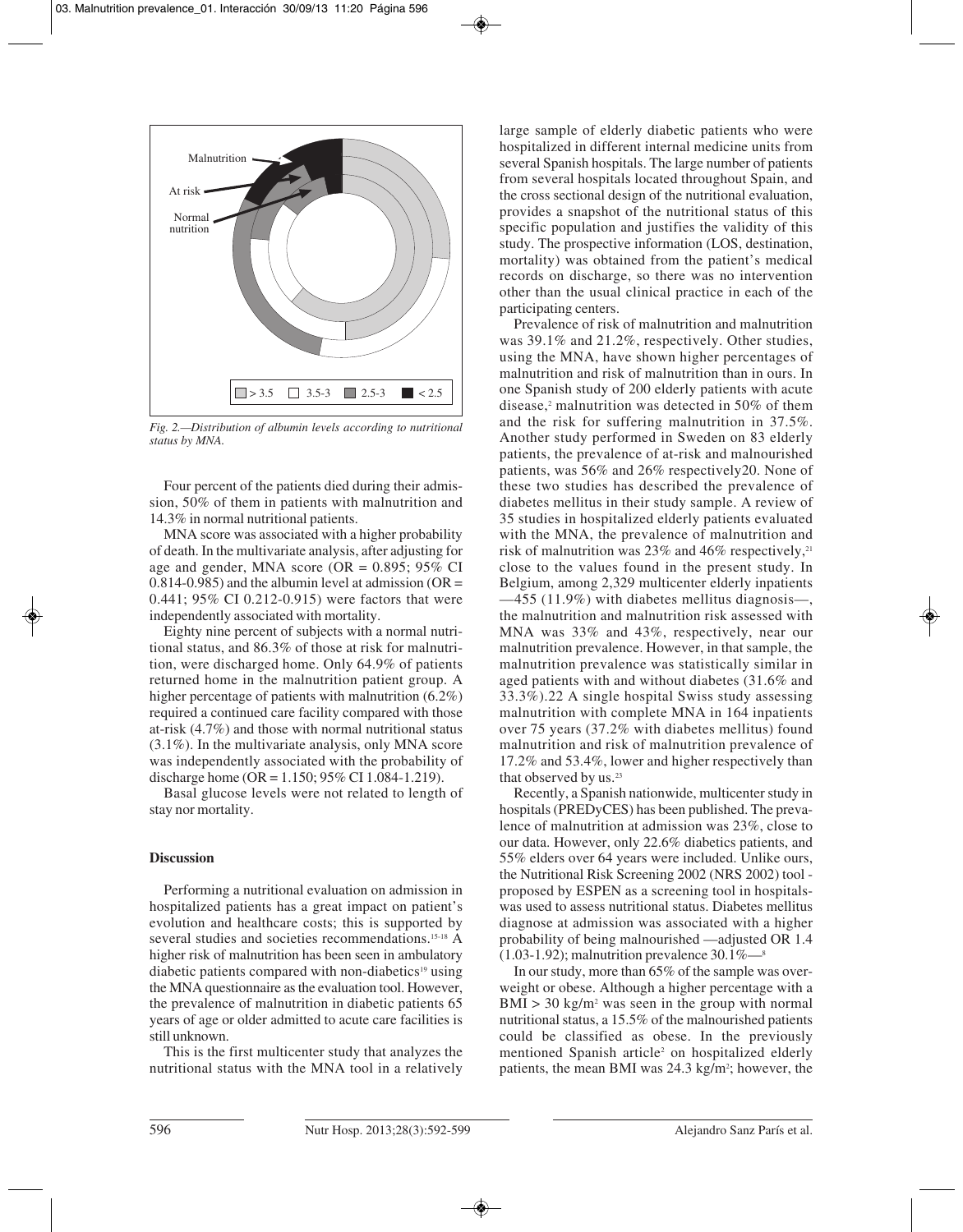prevalence of diabetes in the studied subjects was not described. Type 2 diabetes is associated with being overweight and obese, and then it is expected to find our diabetic elderly patients, though suffering some level of malnutrition, with higher BMI than those without diabetes. Although we didn t record the diabetes type diagnosed, it is reasonable to assume that the majority of the patients, if not all, suffered type 2 diabetes because of their age. On the MNA, the item on BMI scores 3 points when it is  $> 23$  kg/m<sup>2</sup>. Given that an increased number of subjects in our sample had a BMI within the overweight or obese ranges, it is possible that the overall MNA score could have been slightly influenced by this fact. Some authors have suggested that changing the cutoff points for the anthropometric parameters on the MNA according to a reference population may improve the ability of the test to correctly classify subjects.24 It appears prudent to adopt a higher normal reference value for the BMI than what is currently used for the general population. A BMI between 24 and 29 kg/m<sup>2</sup> has been suggested as an ideal cut off value to be used in elderly patients admitted to acute care facilities in order to avoid underestimating malnutrition;<sup>25</sup> however, adjustments have not been made for the presence of diabetes. A source of bias in our study could be that in several patients the actual weight was estimated and not measured. Nevertheless, weight recording by general physicians is a common practice among patients that could not stand up to measure weight so reported weights measured before admission are quite accurate.

In our study the variables that were independently associated with malnutrition were age, gender and the presence of diabetic complications. It is well-known that nutritional status worsens with age. The association between gender and malnutrition was also previously described in another Spanish study carried out on elderly ambulatory patients. Although the sample was not comparable, a higher percentage of women were classified malnourished by the MNA than men.26 This result may be interpreted as a direct effect of age if we consider that women have a higher life expectancy than men and, therefore, those reach a higher age. In the Belgium study, gender was not associated to malnutrition, but elderly over 85 years had a higher probability of being malnourished. It must be noticed that all the included patients were over 75. It is possible that this circumstance minimized the gender effect seen in our study where the inclusion criteria of entry was  $65$  years old.<sup>22</sup> As such, a longer history of diabetes and the presence of complications of the disease were associated with a lower total score on the MNA test.

The duration of diabetes has been associated with the appearance of chronic complications and morbidity. An increased prevalence of malnutrition has been described in patients with nephropathy<sup>27</sup> and diabetic foot ulcers,<sup>28</sup> however, there are no data comparing the nutritional status of elderly diabetics with and without diabetic complications. Interestingly, the complication most frequently related to the presence of malnutrition in our study was macrovascular disease.

As expected, the mean plasma albumin level was greater in patients with normal nutrition status (3.6 g/dl) than in malnourished (3.1 g/dl) or at risk patients (3.4 g/dl). In addition, a higher percentage of malnourished patients had albumin levels below 2.5 g/dl. Therefore, patients with lower MNA scores also had a higher level of visceral protein depletion. This component of protein malnutrition may be related to the effect of the acute disease that led to hospitalization. A significant correlation between MNA and serum albumin has also been described in other studies.<sup>2,23</sup>

Mean LOS was greater in patients at risk for malnutrition and malnourished, with a mean difference of 2 and 5 days, respectively, compared with those with normal nutrition status. This difference was statistically significant regardless of the patients' age and gender, confirming the impact that the nutritional status has on health care costs. Other studies performed in geriatric hospitals have also found an increased mean hospital stay in malnourished subjects (42 days versus 30 days), 29 while any did not.<sup>23</sup>

Half of in-hospital deaths occurred in malnourished patients. In addition, the two factors that were independently associated with death were overall MNA score and plasma albumin level. Our data are in line with other studies in which an in-hospital death rate between 18.4% and 38.7% was seen in patients classified as malnourished according to their MNA score. Lower MNA scores were also associated with an increased mortality.14,30 A study using MNA Short Form did not find an association between malnutrition and inhospital mortality.23

Functional recovery in malnourished patients was also shown to be lower since a lower percentage of malnourished patients were able to return to home after discharge. They also required continuous care at a higher percentage. The final MNA score was the unique factor that was independently associated with discharge home. This association has been described in other studies<sup>31</sup> but not in all of them.<sup>23</sup>

In our study, 36% of patients were overweight, 31.8% obese and 29.3% had normal values, based on the BMI classification, and taking  $25 \text{ kg/m}^2$  as the cutoff point. Again we emphasized that 15.5% of the malnourished population according to the MNA were obese with BMI values ≥ 30 kg/m<sup>2</sup>.

Our findings are similar to other studies that also used the MNA as a tool for evaluating the nutritional status of geriatric patients with acute disease. Nevertheless, as previously discussed, is the fact of being overweight or obese in our sample which could have influenced the final MNA score, and thereby underestimate the frequency of nutritional alterations. This important factor should be kept in mind when the MNA is used in subjects with diabetes who are also obese. However, in our study, the MNA classification was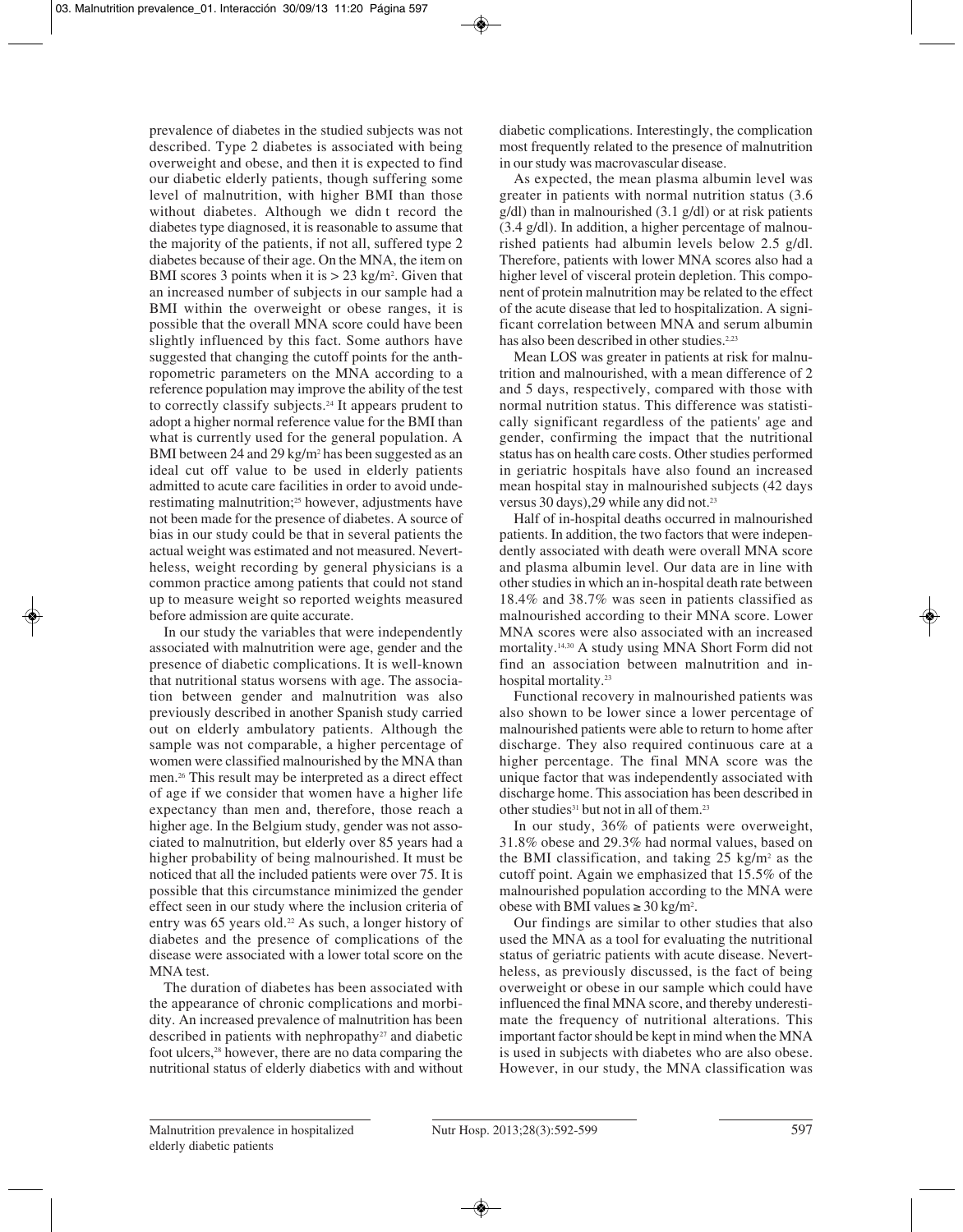shown to be related with mortality, LOS and destination at discharge, indicating that MNA is a useful tool in the overall evaluation of geriatric patients.

Although ESPEN recommends the Nutritional Risk Screening (NRS-2002) tool to assess the nutritional status at admission12, we chose the MNA because it is a well validated tool for geriatric population that correlates with length of hospital stay and associated costs of hospitalization, and also with mortality. Nevertheless, a limitation of our study is that illness severity is not taken into account with this tool.

The results of our study once again reveals a high prevalence of malnutrition and, therefore, the importance of performing an evaluation of the nutritional status in elderly diabetic patients at the time of admission to any acute care unit, regardless of their BMI. This simple evaluation could trigger an early intervention to avoid important complications that are inherent to malnutrition.

# **Acknowledgements**

The study was supported by a grant from Abbott Laboratories.

We would like to thank Dr Maria-Luisa Orera (Abbott Nutrition International) her assistance in the review and format of the manuscript for publication.

The writing group for this manuscript acknowledges the contributions of all study VIDA group\*\* investigator: Dr. Alcaraz Conesa C, Hosp. de Orihuela; Dr. Álvarez Fernández A, Centro Médico de Oviedo; Dr. Argente Villaplana CR, Hosp. Clínico de Valencia; Dr. Avellanal Legarda Hosp. Santiago; Dr. Ayucar Ruiz de la Galarreta A., Complejo H. U. A Coruña; Dr. Baghdoyan Agopian M, Hosp. San Vicent de Raspeig; Dr. Bassy Iza N, Hosp. de Guadalajara; Dr. Bilbao Goitia P, Hosp. Basurto; Dr. Cantón Blanco A, Hosp. Germans Trias i Pujol; Dr. Castel Aznar C, Hosp. Univ. Santa Cristina; Dr. De Luis D, Hosp. Río Hortega; Dr. Delgado de la Cuesta J, Hosp. Aljarafe; Delgado Gordilla C, Hosp. Alto Guadalquivir; Dr. García Díaz C, Hosp. Infanta Elena; Dr. Lajo Morales T, Hosp. Ntra. Sra. de Sonsoles; Dr. Laroche Brier F, Hosp. Insular; Dr. Lozano Fuster FM, Hosp. General de Mallorca; Dr. Macia Boteraja E, Hosp. Perpetuo Socorro; Dr. Montalbán Carrasco C, Hosp. Sierrallana: Dr. Moreno Baro F,Hosp. Torrecardenas; Dr. Olivares, Hosp. Son Llatzer; Dr. Penacho Lozano MA,Hosp. Bierzo; Dr. Pereyra-García Castro F, Hosp. La Candelaria; Dr. Reyes Garcia R, Hosp. Rafael Méndez ; Dr. Rodeiro Marta S, Hosp. Montecelo: Dr. Romero Perez JM, Hosp. La Candelaria; Dr. Rubio Obanos T,Hosp. Reina Sofía: Ruiz Ribó MD,Hosp. Virgen de La Luz; Dr. Sabartes Fortuny O, Hosp. Del Mar. Grupo IMAS ; Dr. Solano Fraile E, Hosp. Sant Joan XXIII; Dr. Vela Moreno J, Hosp. Comarcal de Alcañiz; Velasco Franco JA, Hosp. Univ. Miguel Servet: R. Pujol Farriols, Hospital Universitario de Bellvitge.

#### **References**

- 1. Asensio A, Ramos A, Núñez S. Prognostic factors for mortality related to nutritional status in the hospitalized elderly. *Med Clin (Barc)* 2004; 123: 370-3.
- 2. Gómez Ramos MJ, González Valverde FM, Sánchez Álvarez C. Nutritional status of a hospitalised aged population. *Nutr Hosp* 2005; 20: 286-92.
- 3. Ramos Martínez A, Asensio Vegas A, Nunez Palomo A, Millán Santos I. Prevalence and risk factors associated to malnutrition in elderly inpatients. *An Med Inter* 2004; 21: 263-8.
- 4. Martínez Olmos MA, Martínez Vázquez MJ, López Sierra A, Morales Gorria MJ, Cal Bouzon S, Castro Núñez I et al. Detection of malnutrition risk in hospitalized elderly patients. *Nutr Hosp* 2002; 17: 22-7.
- 5. Pérez de la Cruz A, Lobo Tamer G, Orduna Espinosa R, Mellado Pasto C, Aguayo de Hoyos E, Ruiz Lopez MD. Malnutrition in hospitalized patients: prevalence and economic impact. *Med Clin (Barc)* 2004; 123: 201-6.
- 6. De Luis D, López Guzmán A. Nutritional status of adult patients admitted to internal medicine departments in public hospitals in Castilla y Leon, Spain - A multi-centre study. *Eur J Intern Med* 2006; 17: 556-60.
- 7. Planas M, Audivert S, Pérez-Portabella C, Burgos R, Puiggrós C, Casanelles JM, Rosselló J. Nutritional status among adult patients admitted to an university-affiliated hospital in Spain at the time of genoma. *Clin Nutr* 2004; 23: 1016-24.
- 8. Álvarez Hernández J, Planas Vila M, León Sanz M, García de Lorenzo A, Celaya Perez S, García Lorda P, Araujo K, Sarto Guerri B; on behalf of the PREDyCES researchers. Prevalence and costs of malnutrition in hospitalized patients; the PREDyCES Study. *Nutr Hosp* 2012; 27: 1049-59.
- 9. Burgos R, Sarto B, Elío I, Planas M, Forga M et al. Prevalence of malnutrition and its etiological factors in hospitals. *Nutr Hosp* 2012; 27: 469-76.
- 10. Soriger F, Goday A, Bosch-Comas A, Bordiú E, Calle-Pascual A, Carmena R et al. Prevalence of diabetes mellitus and impaired glucose regulation in Spain: the Di@bet. es Study. *Diabetologia* 2012: 55: 88-93.
- 11. Casimiro C, García Lorenzo A, Usan L y el Grupo de Estudio Cooperativo Geriátrico. Nutritional and metabolic status and dietary evaluation in institutionalized elderly patients with noninsulin dependent diabetes mellitus (NIDDM). *Nutr Hosp* 2001; 16 (3): 104-11.
- 12. Kondrup J, Allison SP, Elia M, Vellas B, Plauth M; Educational and Clinical Practice Committee, European Society of Parenteral and Enteral Nutrition (ESPEN). ESPEN guidelines for nutrition screening 2002. *Clin Nutr* 2003; 22: 415-21.
- 13. Guigoz Y, Vellas B, Garry PJ. Assessing the nutritional status of the elderly: The Mini Nutritional Assessment as part of the geriatric evaluation. *Nutr Rev* 1996; 54: S59-65.
- 14. Kagansky N, Berner Y, Koren-Morag N, Perelman L, Knobler H, Levy S. Poor nutritional habits are predictors of poor outcome in very old hospitalized patients. *Am J Clin Nutr* 2005; 82: 784-91.
- 15. García de Lorenzo A, Álvarez J, Calvo MV, de Ulíbarri JI, del Río J, Galbán C, García Luna PP, García Peris P, La Roche F, León M, Planas M, Pérez de la Cruz A, Sánchez C, Villalobos JL. Conclusions of the II SENPE discussion forum on: hospital malnutrition. *Nutr Hosp* 2005; 20: 82-7.
- 16. Ulibarri JI, Burgos R, Lobo G, Martínez MA, Planas M, Pérez de la Cruz A, Villalobos JL; Grupo de Trabajo de Desnutrición de SENPE. Recommendations for assessing the hyponutrition risk in hospitalised patients. *Nutr Hosp* 2009; 24: 467-72.
- 17. Mueller C, Compher C, Ellen DM; American Society for Parenteral and Enteral Nutrition (A.S.P.E.N.) Board of Directors. A.S.P.E.N. clinical guidelines: Nutrition screening, assessment, and intervention in adults. *JPEN J Parenter Enteral Nutr* 2011; 35: 16-24.
- 18. García de Lorenzo A, Álvarez Hernández J, Planas M, Burgos R and Araujo K; the multidisciplinary consensus work-team on the approach to hospital malnutrition in Spain. Multidisciplinary consensus on the approach to hospital malnutrition in Spain. *Nutr Hosp* 2011; 26: 701-10.